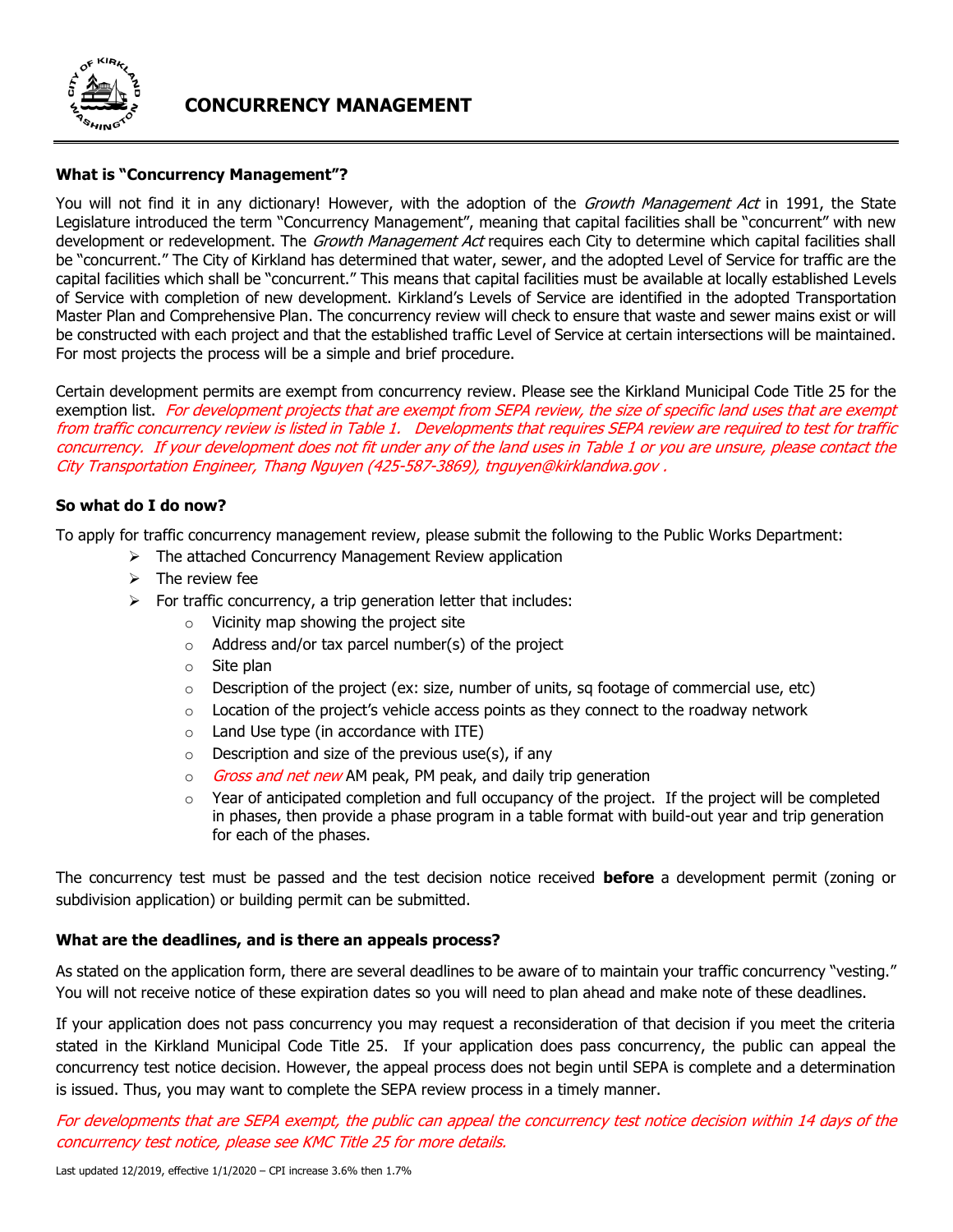#### **What if I still have questions?**

For more information about the general concurrency review process, please refer to Kirkland Municipal Code Title 25. For more information about traffic information needed for concurrency review or the status of your application, please contact Thang Nguyen, Public Works Department at (425) 587-3869, or at tnguyen@kirklandwa.gov.

#### **CONCURRENCY TEST DEADLINES (KMC Title 25)**

For developments subject to SEPA review, the concurrency test notice shall expire and a new concurrency test application is required unless:

A complete SEPA checklist, traffic impact analysis and all required documentation is submitted to the City within **90** calendar days of the concurrency test notice.

A Certificate of Concurrency is issued or an extension is requested and granted by the Public Works Department within **one year** of issuance of the concurrency test notice. (A Certificate of Concurrency is issued at the same time a development permit or building permit is issued if the applicant holds a valid concurrency test notice.) 3. A Certificate of Concurrency shall expire if the associated zoning and/or building permit expires and shall expire six years from the date of issuance of the concurrency test notice if all building permits are not issued for buildings approved under the concurrency test notice.

For developments that are SEPA exempt, the public can appeal the concurrency test notice decision within 14 days of the concurrency test notice, please see KMC Title 25 for more details.

#### **APPEALS (KMC Title 25)**

The concurrency test notice may be appealed by the public or agency with jurisdiction. The concurrency test notice is subject to an appeal until the SEPA review process is complete and the appeal deadline has passed.